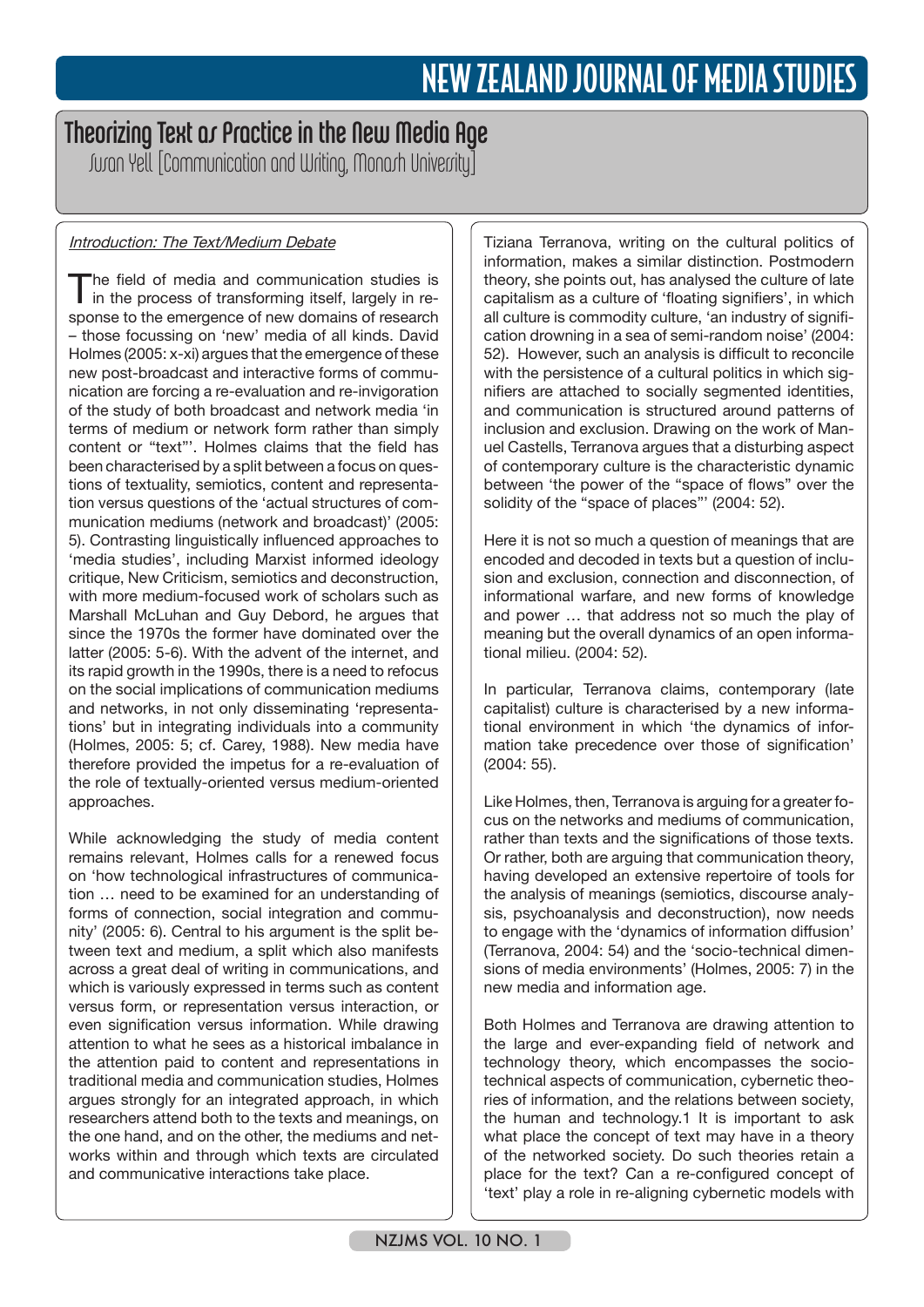their emphasis on information over meaning? Should 'text' within a networked theory of communication be understood as one nodal point among others, or as an information flow? Can 'the text' be part of the move to reformulate information flows in relation to affect, materiality and embodiment? While these are important questions, and interrogating the role of 'the text' in relation to the work of the technology theorists is a valuable task, it is beyond the scope of this particular paper. Instead, my more modest aim is to begin by examining those theorists of new media who explicitly work with the concept of 'text'. In doing so, I hope to unsettle some of the more persistent yet unhelpful assumptions about what a text is, in order to shift 'text' towards the concept of 'practice'. In this way I hope to lay the foundations for the further work of examining how text (as practice) can be situated in relation to medium and technology theories. In other words, I'm arguing that the concept of text remains an important focus for analysis. To collapse the notion of 'text' into a more general concept of information flows or networks elides the specificities and complexities that occur when something like 'text' is reconstructed within this new techno-social formation. Thus, I posit that, in the turn to medium-oriented technology theory, there is still a place for textually based research, but that in order to understand how the 'text' may relate to such theories, it is necessary to re-consider how the 'text' is (implicitly or explicitly) theorised.

Just as Holmes argues that the coming of the new media age has prompted a fresh consideration of 'medium', similarly I am making a parallel argument in relation to the concept of the 'text'; that is, that new forms of mediation enabled through the Internet, electronic mail, mobile telephony and digital communication technologies in general present challenges for still influential concepts of text and textuality. They invite a re-evaluation of the usefulness of particular concepts of the text as a unit of or basis for analysis. However, I am not implying that new media texts embody radically different characteristics to 'old media' texts, such that there is a clear ontological break or distinction which can be drawn. Rather, like Holmes' argument in relation to the second media age hypothesis, I am arguing that new media make more manifest and in Bolter and Grusin's terms 'remediate' the aspects of textuality and communicative practice that are nevertheless also discernible in old media forms (see Bolter and Grusin 1999). New media provide an opportunity to reiterate the rejection of the surprisingly persistent metaphor of the text as a container for content or representation.2 This re-evaluation of the concept of the text is a necessary adjunct to the renewed attention to 'medium' in communication theory, in order to avoid the very logocentrism which risks being reinstated through the text-medium split.

In the following sections I will review the concepts of text stated or implied by two prominent new media scholars. I will take a case study approach, referring to scholars who analyse new media with respect to their textuality, in order to indicate key trends in 'textual' approaches to new media. These studies (of hypertext, by Landow, and of new digital media, by Manovich), while outlining useful insights into how new media push at the boundaries of prior concepts of 'the text', also fall back on and in various ways reinstate limited and limiting concepts of the text. I will then outline several principles for a revised framework for theorising the text, and suggest how this framework can allow a closer integration of text-based and medium-oriented approaches to new media, through an understanding of text as practice.

## New Media Research and Concepts of the Text

'New media' is a fluid category which encompasses a diverse spectrum of technologies and genres, from the ephemeral to the artefactual, from peer-to-peer interactive communication to centralised broadcast transmission, using mobile or fixed apparatuses of production and reception, and can incorporate any or all of verbal text, sound, print, graphics, and still and moving images.3 Claims made regarding the specific characteristics and consequences of new media depend on which new media are the object of analysis, and which disciplines inform the analytical framework. Table 1 indicates the diversity of approaches and per-

| Object of analysis:                                                   | Analysed as:                              | Through the lens of:                   |
|-----------------------------------------------------------------------|-------------------------------------------|----------------------------------------|
| Cyberspace/cyberculture<br>(Bell 2001)                                | Cultural practice and<br>cultural product | <b>Cultural studies</b>                |
| Mobile telephony (Ling<br>2004, Katz & Aakus 2002)                    | Social practice                           | Sociology                              |
| Email, CMC, IRC (Baron<br>1998, Herring 1999, Werry<br>1996)          | Language, verbal text                     | Linguistics                            |
| Hypertext (Landow,<br>1992/1997)<br>Cybertext (Aarseth 1997)          | [New] textual form/s                      | Critical theory, literary<br>theory    |
| <b>Information networks</b><br>(Terranova 2004)                       | <b>Information flows</b>                  | Information theory, cultural<br>theory |
| Comparison between new<br>digital media and cinema<br>(Manovich 2001) | New media objects,<br>aesthetic texts     | Media theory, software<br>theory       |

## [Table 1]

In this section, I will outline key arguments from Landow (1997) and Manovich (2001) regarding the distinctive features of new media texts. However, my purpose is not to register these as objective 'facts' about new media, but rather to examine, firstly, how these scholars' analyses of new media textuality problematise prior notions of the text, and secondly, the extent to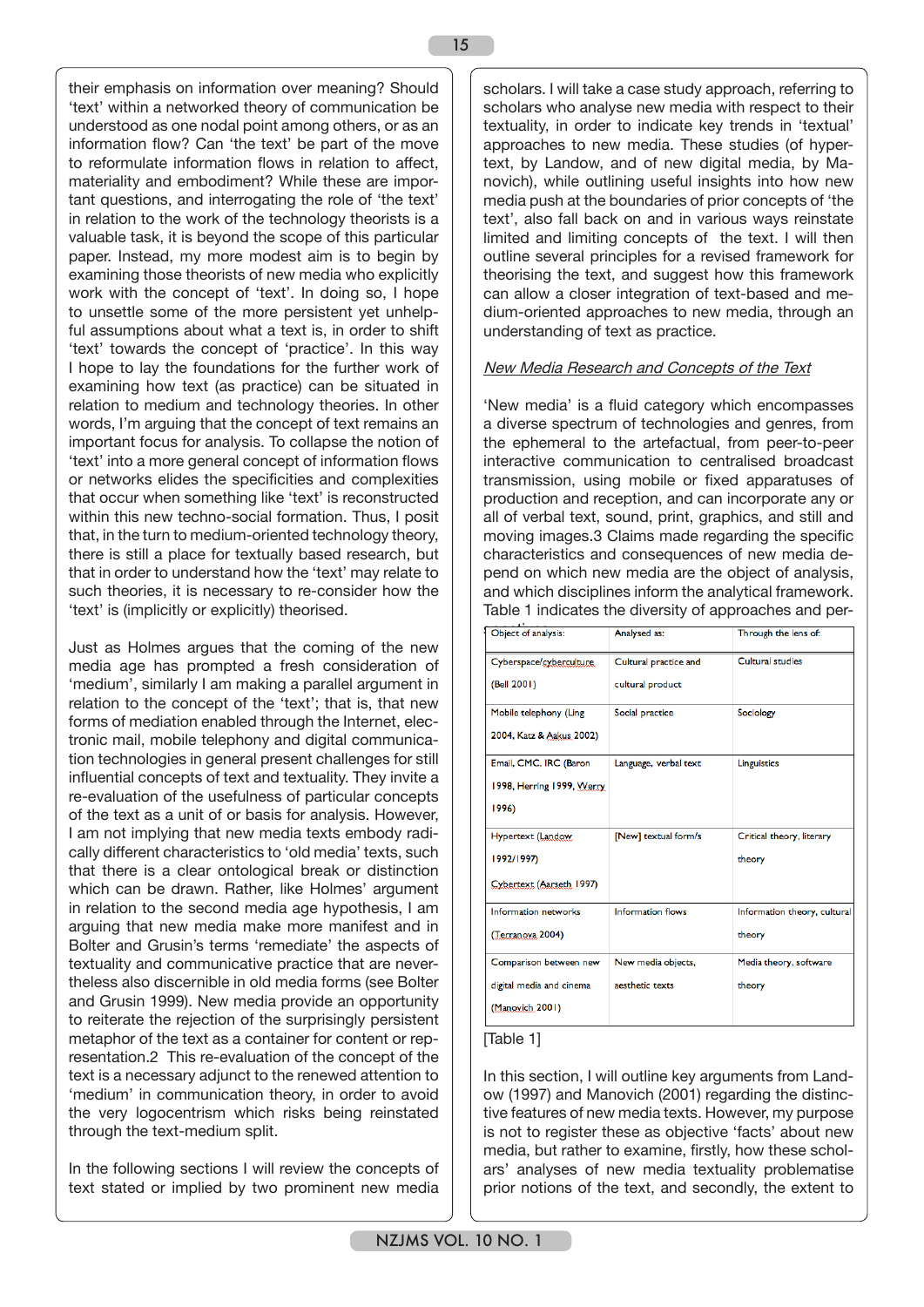which their analysis of this problematisation reinstates particular notions of 'the text'. Their work illustrates the persistence of particular modes of thought regarding textuality, even where there is a commitment to searching for new metaphors and frameworks for understanding new media.

Hypertext has been identified as a new media form which challenges established concepts of the text. In his book Hypertext 2.0, George P. Landow argues 'hypertext radically changes the experiences that reading, writing and text signify' (1997: 57). Landow identifies a series of aspects of hypertext which problematise conventional notions of the text. These include hypertext's non-linearity (1997: 59), which is constituted through its linking into other texts (p.65), and its multiple beginnings and endings; and its looser, more porous boundaries, which 'destroy the notion of the fixed unitary text' (p.65). The writer's control over the text is diminished (p.64), while the reader 'can assume an authorial role by attaching links or adding material to the text being read' (p.57). Further, Landow claims that 'conventional notions of completion and a finished product do not apply to hypertext' (p.79). He invokes Derrida to suggest that hypertext exemplifies the Derridean notion of differance – the text as a network of traces 'referring endlessly to something other than itself' (p.79). This allows a decentering of the authority of the text, and changes the relation between 'the text' and its margins, intertexts and cited sources (pp.85-89). Thus hypertext 'moves the boundary of power away from the author in the direction of the reader' (p.89).

Landow's analysis identifies a number of characteristics which intuitively seem to apply to a range of new media forms:

- The difficulty of identifying the boundaries of the text;
- The problematising of linear narratives;

• The challenge to the notion that the text can be defined outside the act of reading;

• The collapse of the distinction between text production and text reception, and, in general; and

• The rendering of the text as a slippery and unstable object.

Landow's contention is that hypertext exemplifies or foregrounds arguments regarding textuality, reading and writing made by critical theorists including Derrida, Bakhtin, Deleuze and Guattari, Barthes and Foucault. However, in describing hypertext as a 'postmodern, antihierarchical medium of information, text, philosophy and society' (p.89), it is worth pointing out that Landow is reading hypertext against the normative ground of the written text, and specifically the literary text.4 (A comparison with other kinds of print texts, such as magazines, or with spoken texts, might have suggested some points of similarity as well as

difference.) His analysis of hypertext as a radical new textual form is ultimately sustainable only by selecting the most iconic concept of the text as the measure of hypertext's difference; and in doing so he is re-instating the same rigidities regarding 'the text' which are limiting a proper understanding of new media and indeed of textuality.

Lev Manovich, in his book The Language of New Media (2001), also interrogates the continuities and discontinuities between new and old media forms. Under the rubric of new media, Manovich includes web sites, virtual reality and virtual worlds, multimedia, computer games, interactive installations, computer animation, digital video and cinema, and human-computer interaction (2001: 8-9). For Manovich, the defining characteristic of the new media age is the 'shift of all culture to computer-mediated forms of production, distribution and communication' (p.19). Rather than focussing on some of the more commonly identified features attributed to new media (such as interactivity or hypermediacy), he suggests a different list of principles5 based on new media's status as computable data – 'graphics, moving images, sounds, shapes, spaces and [verbal] texts that have become computable' (p.20). In focussing on the 'language' of new media, Manovich identifies as his primary unit of analysis not the text but what he terms 'the new media object' (p.14). In doing so, he is seeking an inclusive term which encompasses commercial products, interactive media and new media art. While this term suits Manovich's analytical purposes, it has some problematic implications in thinking through the diversity of practices which can constitute 'new media'. In particular, it privileges a notion of text as product over text as process or practice. Informing Manovich's approach is his use of cinema theory and history, which serve as the 'key conceptual lens' (p.9) through which he analyses new media, along with print and the humancomputer interface as complementary cultural traditions informing the development of new media.

Manovich's analysis of new media 'objects' proceeds through an interrogation of a series of oppositions between the concept of representation and various other terms, including simulation, control, action and communication. It is when discussing the opposition between representation and communication that Manovich most radically opens up the possibility of reconceptualising new media in ways that do not privilege the text as (completed) product, and as a vehicle for representational meanings. Commenting on this opposition, he notes that:

Representational technologies allow for the creation of traditional aesthetic objects, that is, objects that are fixed in space or time and refer to some referent outside themselves. By foregrounding the importance of person-to-person telecommunication, and telecultural forms in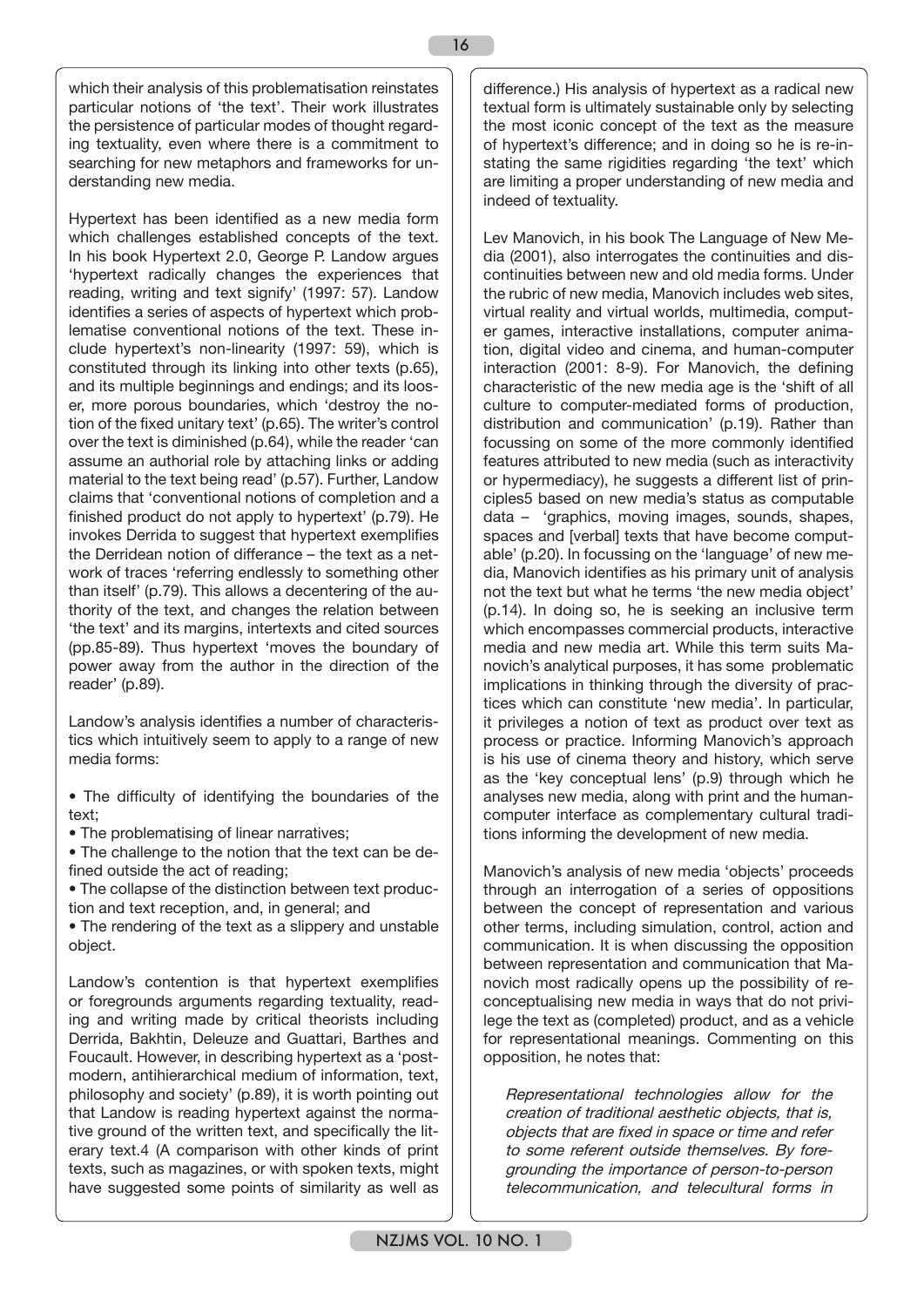general that do not produce any new objects, new media force us to reconsider the traditional equation between culture and objects (2001: 17).

By representational technologies, Manovich means film, audio, video and digital storage formats. He opposes these to 'tele-technologies' or 'real-time communication technologies': telegraph, telephone, telex, television.6 Real-time telecommunication technologies enable what Manovich calls 'teleaction' (real-time communication, and action, at a distance), yet do not create any new media objects. This problematises a notion of new media textuality which relies on an aesthetic concept of the text. As Manovich rightly points out, an aesthetic paradigm has dominated thinking about the status of 'the text' (2001: 163). In support of this, he cites Barthes' influential article 'From Work to Text' (1997), in which Barthes describes a notion of text which anticipates the features of new media, yet still reverts to a classical notion of 'a reader "reading", in the most general sense, something previously "written"' (Manovich 2001: 163). Manovich goes on to raise a series of 'hard questions':

By foregrounding telecommunication, both realtime and asynchronous, as a fundamental cultural activity, the Internet asks us to reconsider the very paradigm of an aesthetic object. Is it necessary for the concept of the aesthetic to assume representation? Does art necessar[ily] involve a finite object? Can telecommunication between users by itself be the subject of an aesthetic? Similarly, can the user's search for information be understood aesthetically? (2001: 163-164).

Despite his reflections on the problematic dominance of an aesthetic conception of the text, Manovich is reluctant to give up the very paradigm which is creating the difficulties. His discussion of telepresence and teleaction acknowledges the inflexibility of this paradigm, yet Manovich is not willing to abandon the aesthetic perspective in order to re-think the 'teleactive' dimensions of new media. His discussion of 'teleaction' and 'telepresence' instead focuses on those new media which he says combine real-time communication at a distance with 'representational technologies' (e.g. remotely operated web-cams, virtual reality, remote bombing) rather than telecommunicative actions such as making a phone call or engaging in internet chat. It should be apparent that Manovich's distinction between real-time communication technologies and representational technologies is actually not tenable as an opposition between representational and 'non-representational' technologies – what is elided here is a recognition that phone calls and internet chat are also 'representational'. Communication theory rather than aesthetic theory suggests a different analysis: it is their capacity for synchronous communication and the ephemerality of that communication which separates the two categories. While Manovich acknowledges the different communicative functions and relations enabled by 'tele-technologies', his main emphasis in theorising the language and textuality of new media remains on a reified notion of text (and of new media) as (aesthetic) object.However, his discussion of teleaction does have the benefit of foregrounding the limits of a concept of text as object and as representation. Returning to the questions posed by Manovich (see above), I would suggest an alternative series of questions, which would enable us to think through the problematics of new media textuality, in ways which also push at the boundaries of what is meant by 'text':

• Is it necessary for the concept of the text to assume the priority of representation?

- Does the text necessarily involve a finite object?
- Can telecommunication between users by itself be understood as a textual practice?
- Similarly, can the user's search for information be understood as a textual practice?

The implied answers to these questions would shift the notion of text so that it encompasses: texts whose primary function is social connection rather than representation (cf. Malinowski's 'phatic communion'); texts which are not readily defined by their 'boundedness' in space or time (IRC dialogue, email exchanges); and new media practices which don't necessarily have a durable form but which nevertheless are textually mediated actions (online gaming activity, database searches, mobile phone conversations).

# An Alternative Framework: Text as Practice

One response to the kind of critique I have been mounting is that it is perfectly justifiable to reserve the term 'text' (defined as object, product, representation, etc.) for those new media forms which have 'text-like' characteristics, and to adopt a different analytical approach for the more 'processual' or socio-interactive new media forms. Thus, for example, there is a rapidly growing body of empirical and sociologically informed work in new media, particularly on the mobile phone (e.g. Beaton and Wajcman 2004, Katz and Aakhus 2002, Ling 2004, Plant 2001, Urry 2002). This work foregrounds the ritual and social functions of mobile telephony, and explores the social contexts, networks and relations enabled by the use of these technologies, and their integration into (or disruption of) social life. That is, it focuses on new media as social practices but doesn't analyse these practices as textually produced.

It could be argued that these alternative approaches. methods and perspectives (the textual and the sociological) are appropriately motivated and soundly based in relation to the object of study – that is, the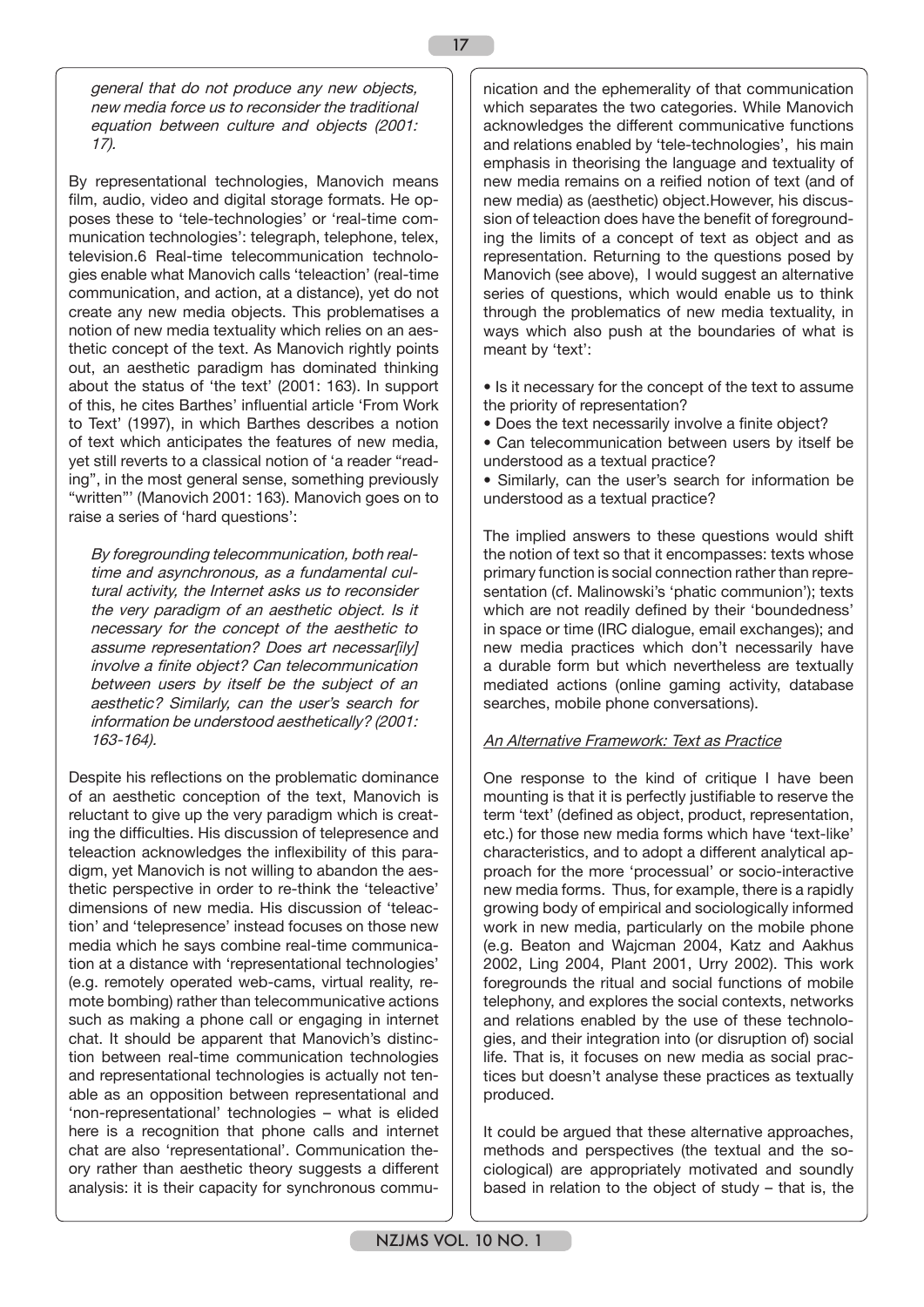particular characteristics of the new media technology or new media genre. New media, according to this argument, can be situated along a continuum according to whether they have the characteristics of objects/ products, or are more like actions/practices. From this perspective, hypertext, computer games and websites are analysable as 'texts' – cultural forms which consist of representations and which exist as relatively durable objects (and therefore can be stored). Towards the opposite pole of the continuum might be situated online chat and various forms of telephony, including SMS (texting), which are relatively ephemeral and which seem to lend themselves to analysis not as representations, but as processes which enable various kinds of social connection and interaction. Such a rationale supports a split in focus and approach within empirical work in the field of new media studies – a split which arguably parallels the text/medium division which Holmes (2005) laments in the field of communication studies more generally.

However, an orientation towards analysing technologies as object-like or process-like cannot be justified solely in terms of its putative appropriateness or relevance to the study of a particular new media category. Whether we are studying hypertext, computer games, blogging or mobile telephony, each of these genres involves users deploying a repertoire of images, graphics, sounds and/or print to perform a social act, and (incidentally or not) to produce a textual output. Where should the boundary then be drawn between new media object and new media practice? This kind of division between the textual and 'non-textual' uses of mediums, or between object and process, produces limited and limiting notions of text, medium and practice, as I will argue more fully below. (One consequence to note briefly here, is that the question of how particular new (or old) media are deployed by users as social practices is considered as a question of medium and bracketed off from the question of their textuality.)

An alternative is to reject the necessity of making such category-based distinctions, and to adopt the position that there is no necessary and absolute separation to be made between text and practice. However, rather than rejecting the concept of text altogether, or restricting its use to those phenomena which to the new media analyst might appear stereotypically 'textlike', we need to expand and re-conceptualise the concepts of text and textuality. In order to do so we can draw on some existing but neglected principles and formulations, taken from the philosophy of language and from socially oriented linguistics and semiotics.7 These paradigms (speech act theory, systemic-functional linguistics and social semiotics) are distinctive in their insistence on some key principles which avoid the limiting tendencies in the concepts of text critiqued in this paper. In particular, four principles can inform an alternative approach to theorising texts

#### and/as practice:

1. All communication acts have a performativeaspect. That is, all communication not only means but does something to someone (Austin 1962);

2.Texts are always/already social and communicative practices (Halliday 1978, 1984);

3. (New media) text analysis demands both a synoptic and a dynamic perspective (Hodge & Kress 1988); and

4. Texts/practices are multifunctional, concurrently embodying/realising ideational, interpersonal and textual functions (Halliday 1978, 1985).

It is important to note that these principles are semiotic rather than purely linguistic – that is, they apply not only to verbal sign systems but to any medium. The first three principles are closely related. While lipservice is regularly paid to the notion that texts are social acts of meaning making which take place in particular social and cultural contexts, the concept of 'text' and the practice of textual analysis often slip back into reified notions of text (as noted above). Social semioticians such as Hodge and Kress (1988) argue that classical structuralist semiotics has focussed on the sign system (in Saussure's terms, the langue) at the expense of parole (the actual performance of communication acts). Instead, for social semiotics the fundamental unit if meaning is not the sign but the text (Lee and Poynton 2000), and meaning making is both a social act/practice and a communicative process. According to social semiotics, a dual focus is thus required, viewing the text as product (a set of choices from available codes and systems – the synoptic view) and as process (an event unfolding in space and time – the dynamic view) (Hodge and Kress 1988: 264). In this perspective, the 'text' encompasses dynamic meaning-making practices and not merely the moreor-less durable output of those practices.

It could be argued, as noted above, that whether we see texts as synoptic or dynamic is contingent on the characteristics of the particular medium or technology, and that there is a continuum from 'product-like' (synoptic) to 'process-like' (dynamic) – that is, texts are either (more or less) synoptic or (more or less) dynamic. However, while there are useful comparisons to be made in these terms, both perspectives are necessary – the synoptic and the dynamic – for the analysis of new media. Indeed, the characteristics shared by most, if not all, new media (fluidity of boundaries, breakdown of the distinction between production and reception) necessitate both perspectives.8

The fourth principle, which social semiotics draws specifically from functional linguistics and the work of M.A.K Halliday, is the tenet that all acts of meaning making (i.e. textual practices) are multifunctional (see Halliday 1985, Halliday and Hasan 1985). That is, all texts combine the functions of encoding experience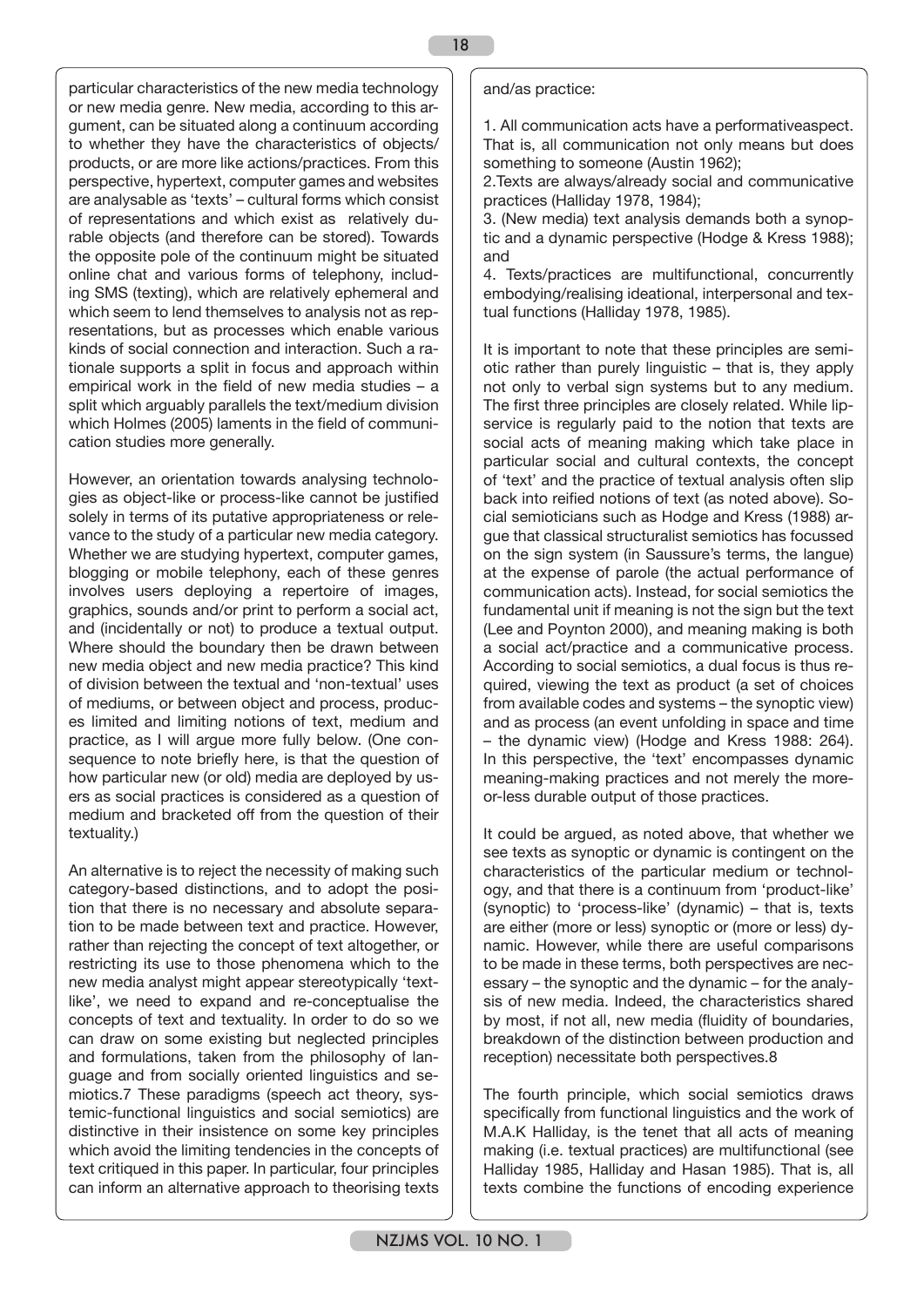or representing the world (the ideational function), and constructing and negotiating social relations (the interpersonal function). Both these functions are enabled by a third function, the textual function, which is how the textual practice is realised through the resources of a particular medium (Halliday and Hasan 1985). For example, in simple terms, and without engaging in the more technical aspects of systemic-functional analysis, a newspaper headline such as 'Government may give bird flu shots to all Australians' is performing three functions: representing a state of affairs in the world (what the government proposes to do about bird flu); positioning the newspaper's readership in a relation with that information, and more broadly with the newspaper (expressing the potential rather than definite status of the policy, interpellating the readership as 'all Australians'); and in using limited textual resources (written language, which according to the generic constraints of the newspaper headline must be brief and concise, and large, bold type, in a particular font size, indicating the ranking of the story in relation to other stories in the paper).

To apply these principles to a new media practice, a blog in which the blogger provides daily entries about their cat is representing (the ideational function) the minutiae of the cat's latest exploits, while simultaneously establishing a relationship (the interpersonal function) with their audience (expressing attitudes and emotions and eliciting an affective response, encoding intimacy through the disclosure of personal information, and potentially providing the basis for a potential ongoing connection where the blog is visited daily), and is doing all this by drawing on the textual resources available through the medium (linguistic and visual codes, technological features such as the ability for the blog's readers to post responses, the capacity to set up hotlinks, etc.). In this way we can understand the blog as text and as practice. We can avoid giving primacy either to the textual outputs of the blogger's activity (the format, the combination of images, words, links, etc.) or to their dynamic, 'teleactive' dimension, the changes to the blog over time, the types of social engagement or interaction which take place. Both aspects are interwoven, therefore demanding analytical perspectives that are likewise interwoven.

There are several advantages of adopting the framework outlined above. First, the framework explicitly builds in equal importance to the interpersonal and textual functions of communication, avoiding giving primacy to the representational function and thereby reducing textual analysis to a matter of 'content', reinvoking the transmission model of communication (see Carey 1988, Schirato and Yell 2000). Second, it enables uses of new media to be understood not as static acts but as dynamic processes and practices which are fluid, interactive and often jointly produced (e.g. SMS, chat), and which are about building and maintaining relations not just transmitting or retrieving information. Third, it makes explicit the meaning potential of mediums, and the structural and material resources they make available for users to communicate and produce texts with. Analysis of meaning as 'representation' is incomplete without considering the choices users make in producing their messages – choices among mediums (email/SMS/voice) and within mediums (the language of texting, formal grammar and punctuation, use of emoticons, etc.).

# Practice, Medium and Processual Perspectives

However, this is not to imply that the analysis of new media begins and ends with text considered as a localised practice. To this type of analysis at the local or micro level needs to be added a consideration of how the communication practices intersect with and are both shaped and enabled by wider contexts, networks and institutional relations. It is at this point that the concept of text as practice begins to interface with the concerns of medium-oriented approaches. One such approach is processual media theory.

Rossiter and Cooper argue that while approaches to new media such as political economy (and, I would add, conventional textual theory) tend to treat the media as objects, a processual media theory 'describes situations as they are constituted within and across spatio-temporal networks of relations, of which the communications medium is but one part, or actor' (2005: 100). A processual media theory would take into account 'the plurality of forces ... which condition the formation of a practice, code or meaning' (Rossiter & Cooper 2005: 98). This would require that the representational (ideational), social (interpersonal) and material (textual) dimensions of practices be situated and understood in relation to the contingent and dynamic forces and conditions which allow events and practices to occur without determining them, including:

• Institutional factors and settings;

• Information flows and their dynamics (including questions of affect and duration); and

• Networks both as the relatively fixed architecture of mediums and technologies but also as the fluid and constantly reconfiguring sets of relations between the actors (human/non-human/post-human) which constitute those networks.9

How might the perspectives of processual media theory be combined with an analysis of text as practice? The case of the Abu Ghraib prison abuse photos can illustrate the possibilities for a processual analysis of the text as (communicative) practice, and also how the concept of practice provides a link between a localised analysis of text (i.e. within a bounded and finite spatio-temporal location or context) and a wider analysis of the relatively unbounded and proliferating life of 'the text' across multiple contexts and mediums. It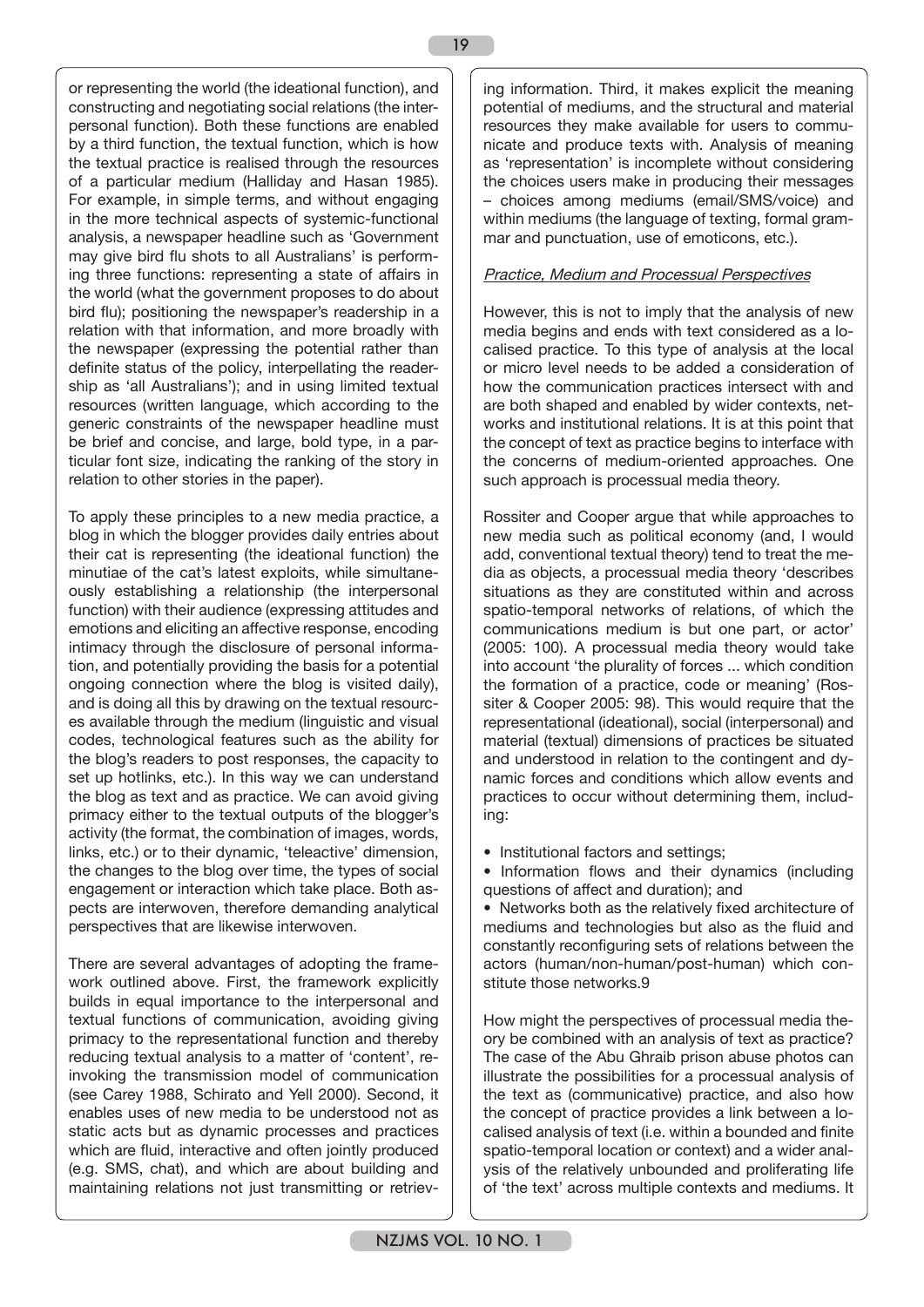is certainly possible to begin with an analysis of the Abu Ghraib photos as finite texts – the photographs themselves, locally contextualised as practices which occurred in a particular time and at a particular place. Analysis could consider these visual texts in relation to their ideational 'content' (visual representations of the abusive acts performed by Western guards upon Iraqi prisoners), the interpersonal meanings encoded (the encoded relations of dominance and oppression, of human and non-human status; the emotions of impassivity or enjoyment versus fear, anguish or humiliation) and the textual codes of the photographic medium (framing, camera angle, focus, point of view, etc.). This analysis would then require that the act itself of photographing what is depicted be analysed as a practice – the textual practice enacted by documenting the acts of abuse, and the social relations constituted through the viewer's interpellation as a spectator of those acts and images.

However, the analysis cannot end there – to decode the static images and to analyse them as a set of practices which occurred at Abu Ghraib prison is to seriously limit one's understanding of these texts. The analysis needs to be extended to understand the photos as practices and events which have a non-finite duration in time and which proliferate in a contingent and unpredictable way across institutional settings and contexts. The Abu Ghraib photos are textually realised practices in which the communicative act (text) changes in its transmission and movement across contexts. They are constrained but not determined by the institutional, technological and ideological factors which produce the conditions of their possibility. These include the discourse of the 'war on terror', the hierarchical relations within the institution of the military (and specifically the military prison), the new sociotechnical relations enabled by the technology of the digital camera and also of email as a transmission medium, the 'de-professionalisation' of photojournalism and the general 'democratisation' of communication networks.

The textual practices (both of taking the photos and of participating in the spectacle that is portrayed in the photos) are re-constituted and re-contextualised in a rapidly proliferating series of information flows, using the electronic networks of email and the internet as well as those of conventional broadcast and print media. The photos as both artefacts and practices become implicated in a seemingly endless stream of discourse – in newspaper articles, blogs, TV news and talkback radio debates. Their analysis must take into account their duration as a communicative event-series, their affects across different contexts, the architecture of the networks and mediums through which they circulate, and the ways in which at each point or node they are re-contextualised and re-made (by populist talkback hosts such as Rush Limbaugh and their callers, by critical commentators such as Susan

Sontag, by the U.S. military and politicians explaining these to the public or at a military trial).

To view new media (and indeed old media) texts as practices is thus to recognise the numerous challenges presented to the notion of 'text' as traditionally conceived by the changed architecture of the network society as well as the different capacities of new media technologies. A re-formulated analytics of new (and old) media textuality requires that texts be seen as communicative practices whose movement through time and space has radical implications. Such an analytics must be capable of recursive analysis of texts as dynamic practices, that is, the analysis needs to trace the shifts in the representations, social relations and social acts that the text as practice is performing as it moves.

#### Conclusion: Reprise of the Text vs Medium Debate

I have argued in this paper for re-conceptualising the frameworks available for theorising texts, in particular, new media texts. In doing so, I have critiqued particular analyses of new media texts which have been skewed through their focus on a specific subset of new media technologies or forms, and also in terms of the traditions of old media selected for comparison. I have argued instead for a conceptual framework which re-theorises new media as both objects and processes, and that the most appropriate theory of textuality for this framework is one which sees texts as communicative acts and social practices, enacting and interweaving the multiple functions of representation, social interaction and text formation. The study of new media requires that we move to post-representational and processual perspectives on texts, analysing them not only as representational forms but as dynamic meaning flows, practices which are textually realised (through material signs), but always enacted through shifting sets of relations among the producers/readers/users of those practices. Theorising texts as practices in this way enables a rapprochement between text-oriented and medium-oriented approaches. In fact, the two approaches can be seen to be linked in several ways.

First of all, to return to the arguments of Holmes and Terranova with which I opened this paper, these rely on binary distinctions between medium and text, information and signification, form and content. While Holmes' and Terranova's emphasis on the first term in each binary over the second term is to some extent a rhetorical device, there is a danger that this merely reinstates conventional and unhelpful concepts of text, signification and content. Meaning and signification are not confined to the level of the text, nor can they be easily equated with 'content' or 'representation'. This implies that the structures and architecture of communication networks and mediums can't signify/ mean. Yet signification is best understood as an active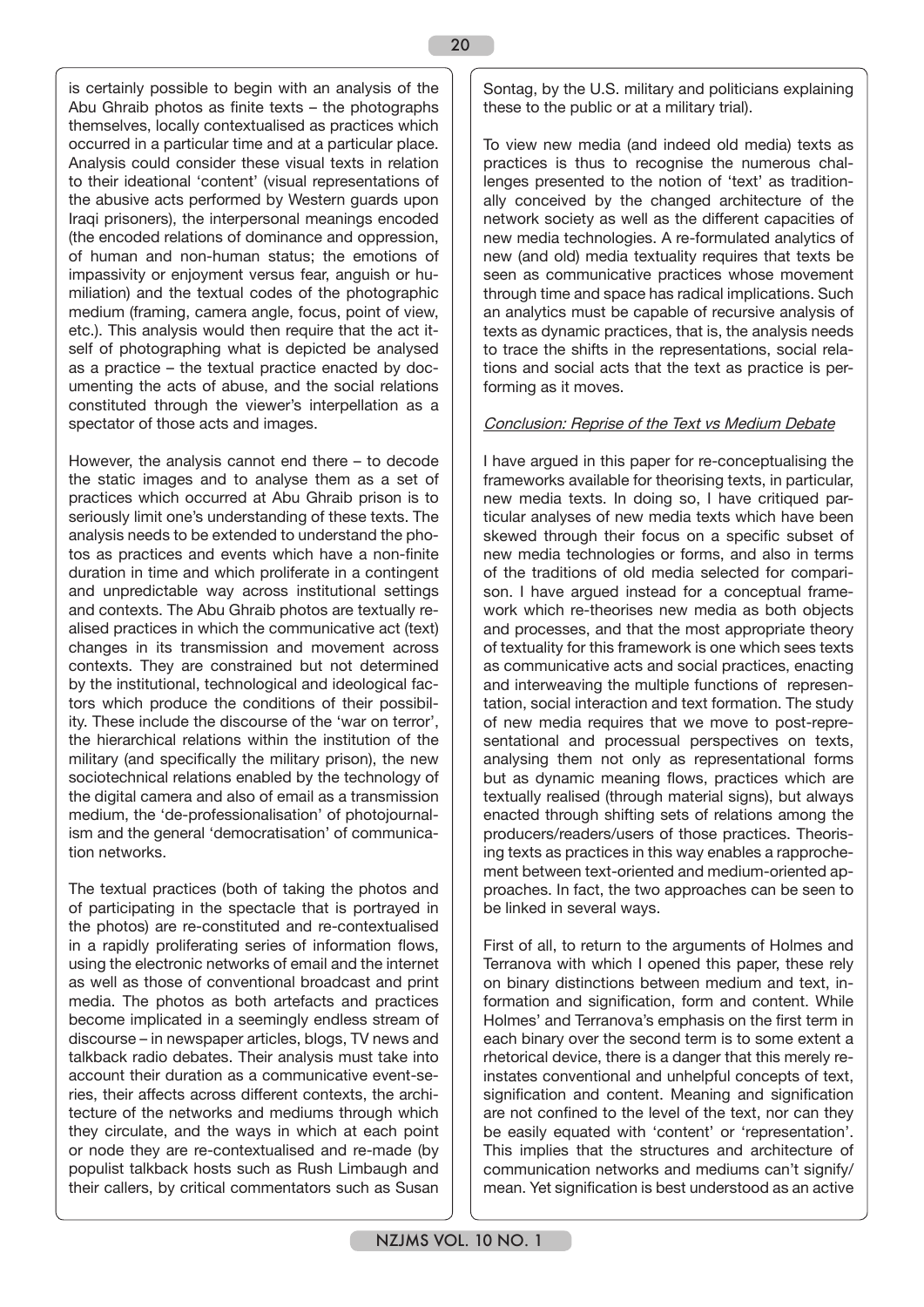process of making meanings and thus an operation that can be performed at any level – in other words, even a communication structure at the level of a medium or network can be read as meaningful. Indeed, Terranova's argument that the structures of inclusion and exclusion in informational milieux encode a cultural politics implies this.

Furthermore, how texts mean cannot be reduced to a matter of 'representation'. This invokes another binary, that of representation/interaction. The implication here is that there is nothing more to texts than 'representation', that is, that the study of textuality can be reduced to the analysis of the 'content' of texts. Conversely, it implies that interaction (or connection/integration) should be analysed at the level of the medium, not the text. Instead, I am arguing (following functional linguistic theory) that all textual practices perform both functions – they both represent and (inter)act.

Secondly, a strict delineation between a text-oriented approach and a medium-oriented approach is not sustainable when it comes to the analysis of the politics of meaning, as consideration of a new media event such as the Abu Ghraib prison abuse photos shows. As 'texts' whose social and political meanings are shaped by their movement through information networks, they require analysis which is both synoptic and dynamic, and which takes account of the conditions of possibility which shapes their rapid movement across contexts.

Ultimately, the distinction between medium-oriented and text-oriented approaches may be less a question of incompatible conceptual frameworks, disciplinary approaches (cultural studies/theory versus sociology) or analytical techniques (textual analysis versus ethnography) than a difference between macro and micro analyses of new media, with the concept of 'practice' providing a bridging term between the macro dimension of mediums, networks and information dynamics, and the micro dimension of the localised acts or events which link actors (human and non-human) to these macro contexts. This paper hopes to make a contribution towards enabling new media scholars to incorporate both kinds of analysis in productive ways (as is occurring in audience studies); perhaps the principles outlined here can enable a more 'janus-faced' form of textual analysis.

# **Notes**

1. As exemplified by, among others, the work of Donna Haraway, N. Katherine Hayles, Andrew Feenberg, Manuel Castells and Bruno Latour.

2. Jeremy Gilbert (citing Peter Osborne) suggests that structuralist semiotics has promoted this understanding of text as representation, due to the influence of its 'founding concept', the sign-as-referent, which has

had the effect of producing a dominant analytical approach to the text as a unit of signification and representation (Gilbert 2004: 11-12). One area of communication studies which rejects such models is reception studies – the 'turn to the audience' has done much to challenge the idea of the text as self-contained unit of meaning.

3. New categories and combinations are continuously emerging; for example, the Australian press recently announced a trial of digital television transmission to mobile phones through a system known as DVB-H, short for digital video broadcasting – handheld (Paul Heinrichs, 'Hold the phone, it's time for my show', Sunday Age, 26 June 2006: 3).

4. This is ironic given Landow's use of Derrida – as it re-instates the kind of privileging of the written text which Derrida aimed to deconstruct in his critique of logocentrism and the speech/writing dichotomy (Derrida 1988).

5. His list is: numerical representation (i.e. composed of digital code); modularity (composed of modules/elements assembled into a whole); automation; variability (customization); cultural transcoding (translation of a cultural logic into computer logic) (Manovich 2001: 20).

6. Somewhat oddly, Manovich excludes radio from this list (2001: 17).

7. Systemic-functional linguistics emerged from the 1970s onwards led by M.A.K. Halliday, and is a nonidealist and descriptive linguistics which rejects the 'competence-performance' distinction espoused by Chomsky, and argues that language (indeed all semiotic systems) are produced in and through actual practice or behaviour (Halliday 1984). Texts are viewed as social practices – in technical terms, the realisation of meaning potentials differentially available to socially situated users. They are not merely 'representations', but performative social acts. Social semiotics was the rubric adopted by a group of Australian semioticians working in the 1980s onwards (notably Kress 1985, 1988; Threadgold 1986, Hodge and Kress 1988, Kress and Van Leeuwen 1990, Lee and Poynton 2000), and strongly influenced by the work of Halliday and his seminal book Language as Social Semiotic (1978). Drawing on Marxism, critical theory and post-structuralism, social semiotics aimed to re-insert the social and the political into the semiotic analysis of communication practices, and to avoid the arid structuralism of Saussurean semiotics.

8. It is important not to reserve the term 'text' for the synoptic view and 'practice' for the dynamic view (this would merely reinstate a binary opposition); the dual perspective on text as both synoptic and dynamic could instead be indicated by using the term 'textual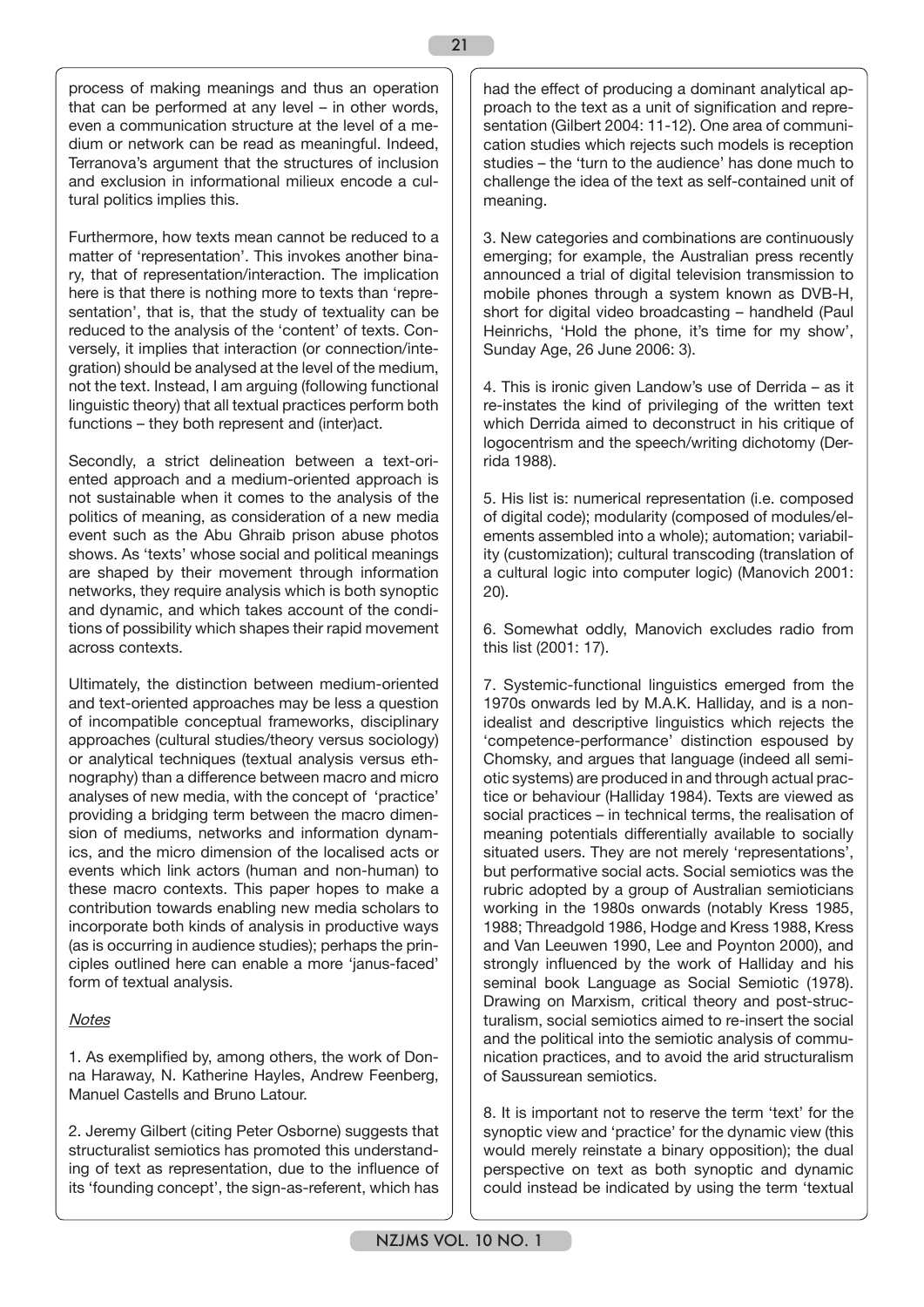practice' or 'communicative practice'. This avoids privileging either 'text' or 'practice'.

9. This is where the work of the technology theorists, including Tiziana Terranova, Manuel Castells, N. Katherine Hayles, Bruno Latour and Andrew Feenberg, can inform the analysis.

## **Bibliography**

Aarseth E (1997) Cybertext: Perspectives on Ergodic Literature Johns Hopkins Baltimore & London

Austin JL (1962) How to do things with words Clarendon Press Oxford

Baron N (1998) 'Letters by phone or speech by other means: the linguistics of email' Language and communication 18 133-170

Barthes R (1977) 'From work to text' in Image Music Text trans Stephen Heath Fontana London 155-64

Beaton John & Wajcman Judy (2004) The Impact of the Mobile Telephone in Australia Discussion paper presented to the Australian Telecommunications Association Conference September 2004 URL (viewed June 2005): http://www.assa.edu.au

Bell D (2001) An introduction to cybercultures Routledge London & New York

Bolter JD and Grusin R (1999) Remediation: Understanding new media MIT Press Cambridge Mass

Carey James (1988) Communication as culture: essays on media and society Routledge London & New York

Derrida J (1988) 'Signature event context' in Limited Inc Northwestern University Press Evanston

Gilbert Jeremy (2004) 'Signifying nothing: 'culture' 'discourse' and the sociality of affect' in Deconstruction is/in Cultural Studies Culture Machine 6 URL (consulted Oct 2005) http://culturemachine.tees.ac.uk

Halliday MAK (1978) Language as social semiotic Edward Arnold London

Halliday MAK (1984) 'Language as code and language as behaviour' in RP Fawcett et al (eds) The semiotics of culture and language Vol 1 3-35 Frances Pinter London

Halliday MAK (1985) An introduction to functional grammar Edward Arnold London

Halliday MAK and Hasan R (1985) Language, context

and text: aspects of language in a social-semiotic perspective Deakin University Press Burwood

Herring S (1999) 'Interactional coherence in CMC' Journal of computer-mediated communication 4(4) URL (consulted June 2005): http://www.ascusc.org/ jcmc/vol4/issue4/herring.html

Hodge R and Kress G (1988) Social Semiotics Polity Press Cambridge

Holmes D (2005) Communication theory: media, technology, society Sage London

Katz JE and Aakus M (2002) Perpetual contact: Mobile communication, private talk, public performance Cambridge University Press Cambridge

Kress G (1985) Linguistic processes in sociocultural practice Deakin University Press Geelong

Kress G and Van Leeuwen T (1990) Reading images Deakin University Press Geelong

Landow GP (1997) Hypertext 2.0: The convergence of contemporary critical theory and technology Johns Hopkins University Press Baltimore & London

Lee A & Poynton C (eds) (2000) Culture and text: discourse and methodology in social research and cultural studies Allen & Unwin St Leonards

Ling R (2004) The mobile connection: the cell phone's impact on society San Francisco: Morgan Kaufman/ Elsevier

Manovich L (2001) The language of new media MIT Press Cambridge Mass

Plant S (2001) On the mobile: The effects of mobile telephones on social and individual life Motorola URL (consulted Jun 2005): http://www.motorola.com/mot/ doc/0/234\_MotDoc.pdf

Rossiter N & Cooper S (2005) 'Processual media theory and the study of new media: Towards a new research approach' in K Kwansah-Aidoo (ed) Topical issues in communications and media research Nova Science Publishers New York 95-115

Schirato T & Yell S (2000) Communication and cultural literacy: an introduction Allen & Unwin St Leonards

Terranova T (2004) 'Communication beyond meaning: On the cultural politics of information' Social Text 80 22(3) 51-73

Threadgold T (1986) 'Semiotics-Ideology-Language' editor's introduction in Threadgold T et al (ed) Semiotics Ideology Language 15-60 Sydney Association for